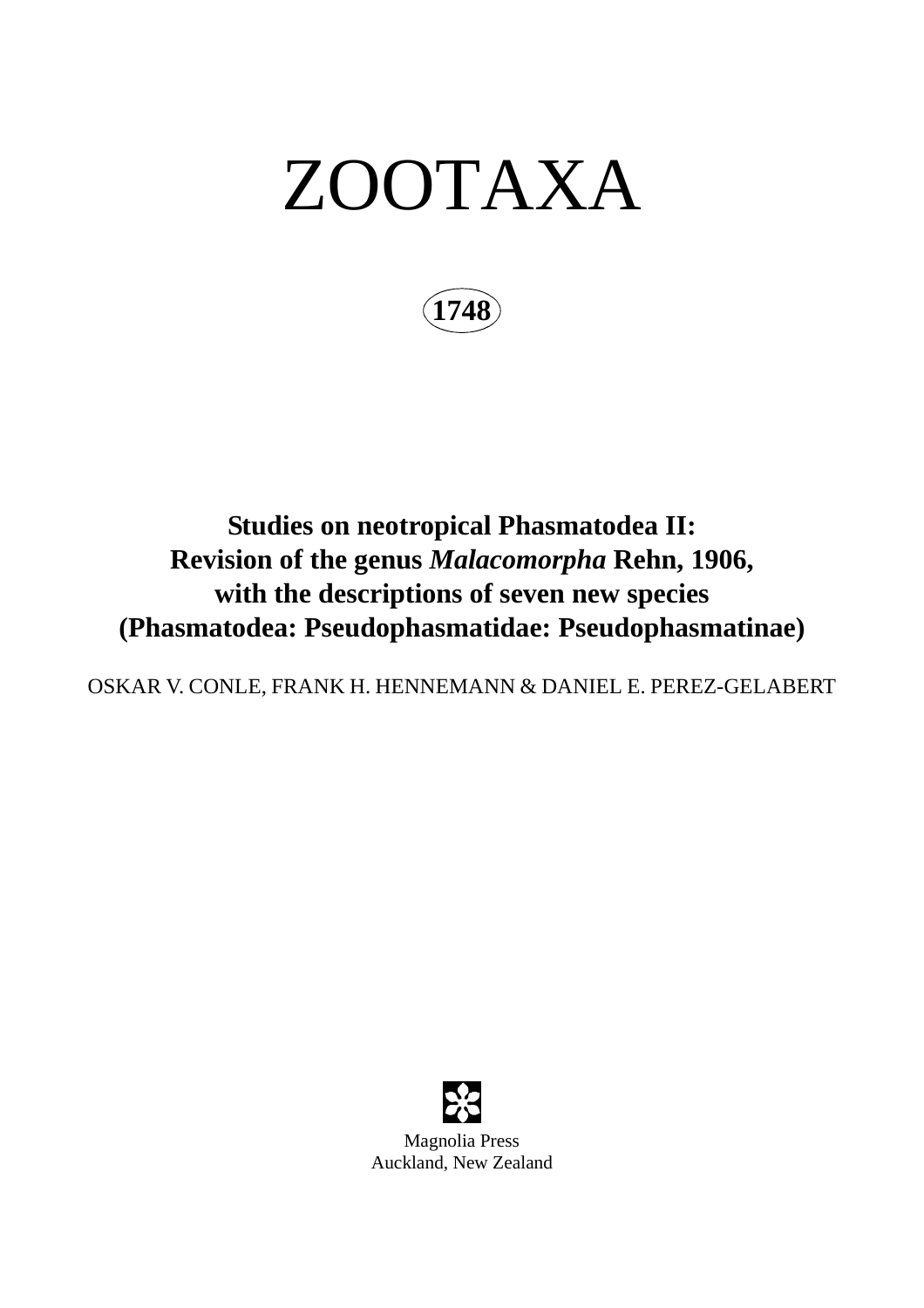Oskar V. Conle, Frank H. Hennemann & Daniel E. Perez-Gelabert Studies on neotropical Phasmatodea II: Revision of the genus *Malacomorpha* Rehn, 1906, with the descriptions of seven new species (Phasmatodea: Pseudophasmatidae: Pseudophasmatinae) (*Zootaxa* 1748) 64 pp.; 30 cm. 14 Apr. 2008

ISBN 978-1-86977-209-3 (paperback)

ISBN 978-1-86977-210-9 (Online edition)

FIRST PUBLISHED IN 2008 BY Magnolia Press P.O. Box 41-383 Auckland 1346 New Zealand e-mail: zootaxa@mapress.com http://www.mapress.com/zootaxa/

© 2008 Magnolia Press

All rights reserved.

No part of this publication may be reproduced, stored, transmitted or disseminated, in any form, or by any means, without prior written permission from the publisher, to whom all requests to reproduce copyright material should be directed in writing.

This authorization does not extend to any other kind of copying, by any means, in any form, and for any purpose other than private research use.

ISSN 1175-5326 (Print edition) ISSN 1175-5334 (Online edition)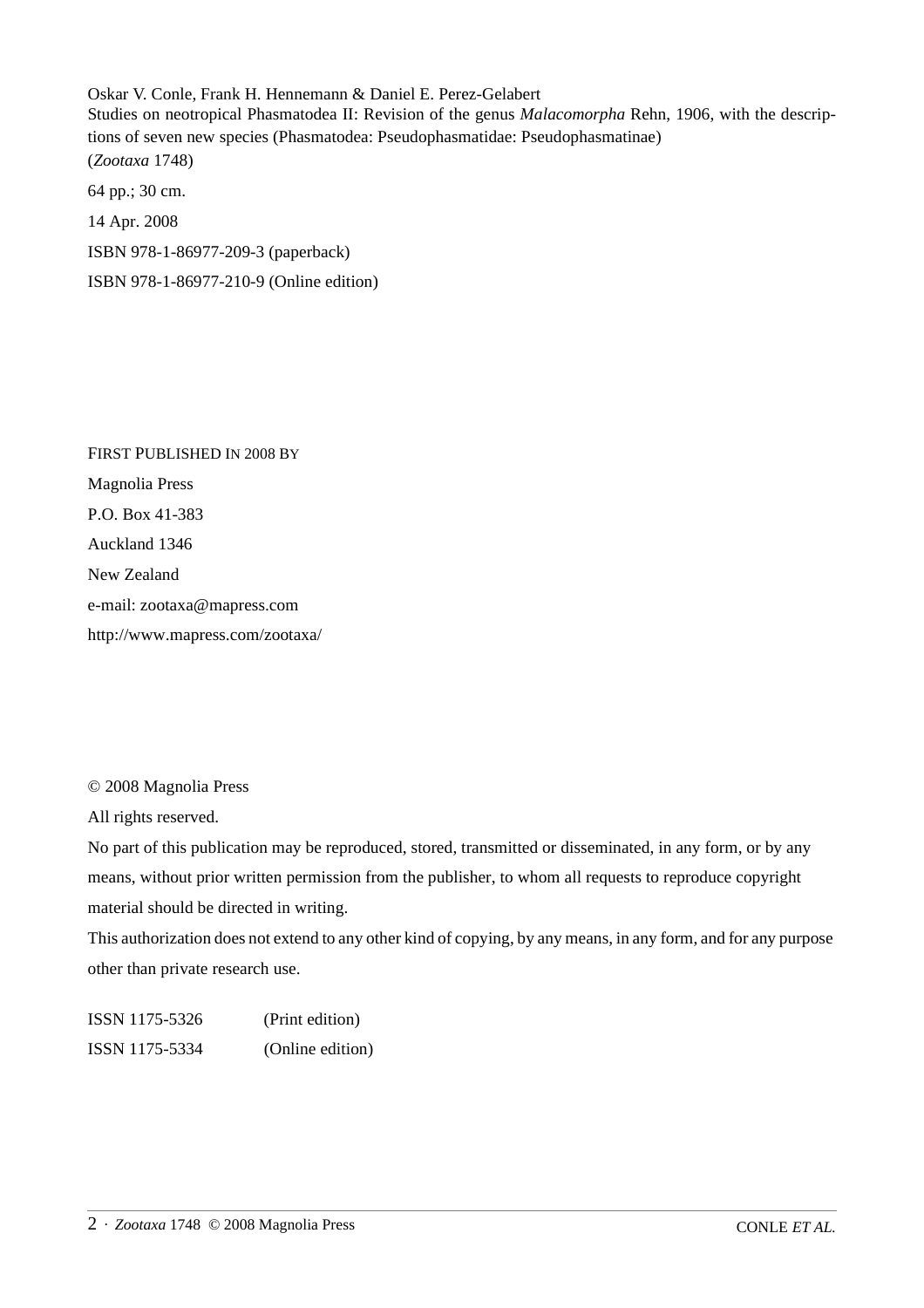Copyright © 2008 · Magnolia Press ISSN 1175-5334 (online edition)



### **Studies on neotropical Phasmatodea II: Revision of the genus** *Malacomorpha* **Rehn, 1906, with the descriptions of seven new species (Phasmatodea: Pseudophasmatidae: Pseudophasmatinae)**

OSKAR V. CONLE<sup>1</sup>, FRANK H. HENNEMANN<sup>2</sup> & DANIEL E. PEREZ-GELABERT<sup>3</sup>

<sup>1</sup>Goldbachweg 24, 87538 Bolsterlang, Germany. E-mail: conle@phasmatodea.com *²Triftstrasse 104, 67663 Kaiserslautern, Germany. E-mail: hennemann@phasmatodea.com ³Department of Entomology, National Museum of Natural History, Smithsonian Institution, Washington, DC 20013-7012, USA. Website: www.phasmatodea.com*

#### **Table of contents**

#### **Abstract**

The genus *Malacomorpha* Rehn, 1906 is revised at the species-level, based upon examination of all necessary type-material and extensive material housed in ANSP, CMNH and USNM mainly collected on nine expeditions to the Dominican Republic, including collections at 280 sites distributed throughout the country. A re-description of the genus and detailed descriptions of all 13 known species are provided. Seven new species are described and illustrated: *Malacomorpha bastardoae* **n. sp.**, *M. macaya* **n. sp.**, *M. hispaniola* **n. sp.**, *M. minima* **n. sp.**, *M. multipunctata* **n. sp.** & *M. obscura* **n. sp.**